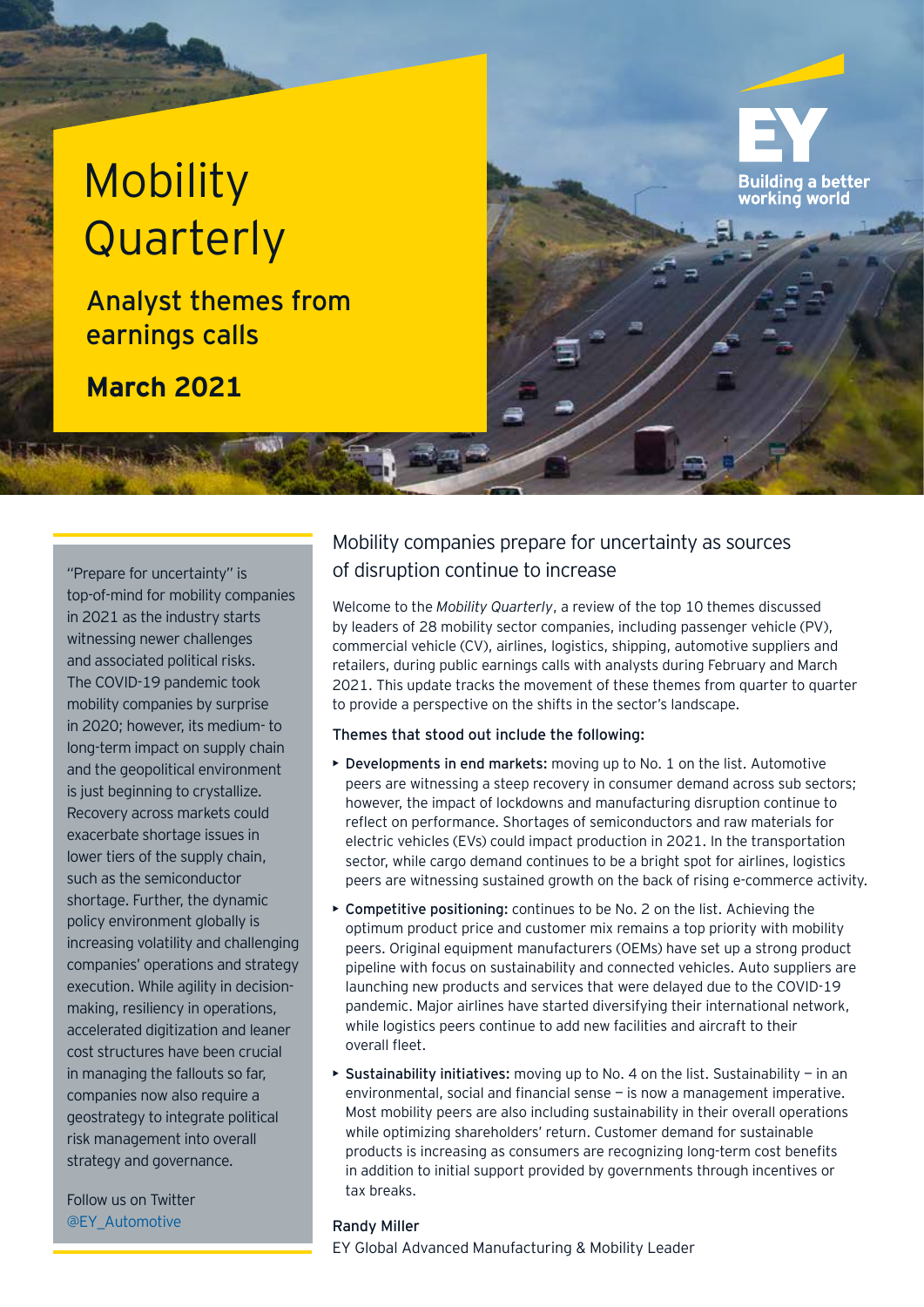| Top 10 themes from quarterly earnings calls |     |                                          |      |                                          |
|---------------------------------------------|-----|------------------------------------------|------|------------------------------------------|
| 4Q20                                        |     |                                          | 3020 |                                          |
| 个                                           | 1.  | Developments in end markets              | 1.   | Business reorganization or restructuring |
| $\leftrightarrow$                           | 2.  | Competitive positioning                  | 2.   | Competitive positioning                  |
| ↓                                           | 3.  | Business reorganization or restructuring | 3.   | Change in financial outlook              |
| 个                                           | 4.  | Sustainability initiatives               | 4.   | Developments in end markets              |
| 个                                           | 5.  | Product design and innovation            | 5.   | Sustainability initiatives               |
| ↓                                           | 6.  | Change in financial outlook              | 6.   | Working capital and cash flow management |
| 个                                           | 7.  | Customer acquisition and connectivity    | 7.   | Product design and innovation            |
| ↓                                           | 8.  | Working capital and cash flow management | 8.   | Change in production rates               |
| $\leftrightarrow$                           | 9.  | Financial and capital strategy           | 9.   | Financial and capital strategy           |
|                                             | 10. | Change in production rates               | 10.  | Customer acquisition and connectivity    |

### Key themes



Developments in end markets

- Trends in key end customer segments impacting demand for products and services
- The automotive industry is witnessing acceleration in electrified powertrain due to stricter emission regulations, policy support and a shift in customer attitude toward sustainability.
- Component suppliers are witnessing increased demand for advanced safety, connected solution and powertrain solutions from new emerging EV OEMs.
- The CV industry is witnessing market recovery across end
- industries. High demand from the logistics sector is driving demand for on-road CVs, while growth in construction activity is driving the off-road CV segment.
- For the airlines industry, corporate travel remained subdued while leisure travel showed recovery; cargo segments continue to witness strong growth on the back of vaccine delivery and rising e-commerce demand.

Electric vehicle sales are at a potential tipping point. The challenge is to change consumer perceptions highlighting the unique and positive benefits of owning and driving an EV; experimenting with new and innovative ways to change the buying experience and using novel incentives to persuade hesitant consumers to take the plunge. 66<br>Elee<br>pos

**Gaurav Batra, EY Global Advanced Manufacturing & Mobility Analyst Leader**

### Competitive positioning

New product or service launch, pricing strategy and speed to market

- Automakers continue with investment plans covering electrified, connected and autonomous vehicles to maintain competitiveness in a recovering market.
- Optimum product price and customer mix remains a top priority; several OEMs and suppliers are increasing product prices to offset inflation, currency pressures, commodity prices and increased environmental compliance costs.
- Suppliers are launching smart vehicle architectures and delivering speed to market through technological advancements with commercial scalability.
- Airlines have started diversifying their international network and are taking deliveries of aircraft — estimating a recovery in corporate demand in 2021.
- Logistics companies continue to add new facilities and aircraft to their overall fleet to manage the increase in demand.

Automakers must meet the challenge head-on as they change from being product-based to service-based, and do so quickly, if they're going to succeed in this new mobility world. 66<br>Aut<br>goil

**Martin Cardell, EY Global Mobility Solutions Leader**



Business reorganizing or restructuring

Cost reduction programs, streamlining company structure and managing R&D investments

- Several peers are reporting performance improvement on the back of lean cost structure and rationalizing product portfolio toward high-margin segments.
- Automotive peers are pursuing M&A for building digital capabilities and resilient revenue streams from connected, electric and shared mobility services.
- Airlines are setting up targets to drive higher system utilization and align costs with capacity while preserving the flexibility to respond to customer demand.
- Logistics peers are undertaking cost reduction programs, and some have divested low-return business divisions to improve margins.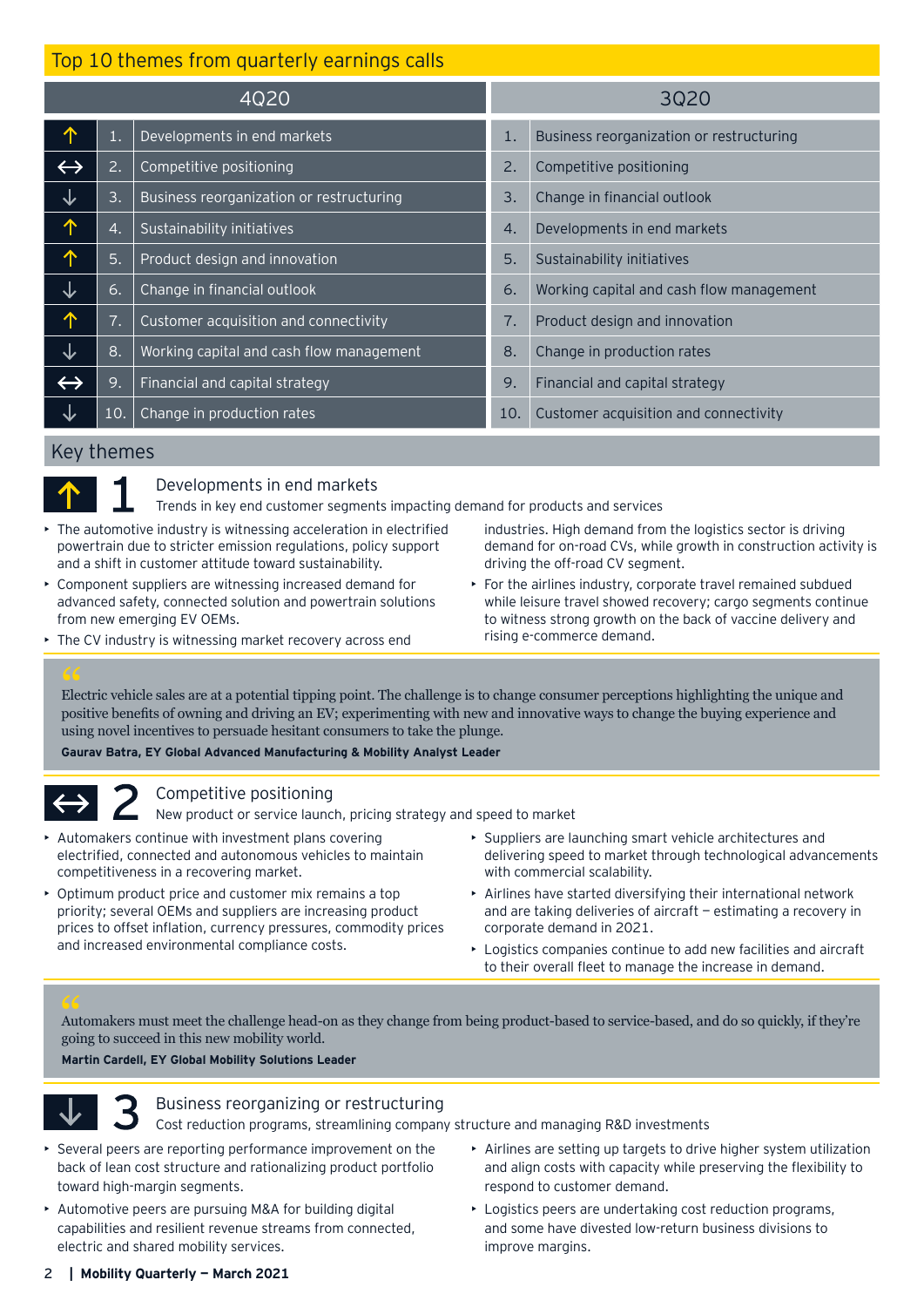

#### Sustainability initiatives Sustainable product and operations, strengthening compliance and external communication

- Mobility peers are promoting circular economy on a global scale to reduce their carbon footprint across the product value chain.
- Several automakers are driving modularization and leveraging existing architectures across the internal combustion engine (ICE) portfolio to drive productivity.
- Stricter emission regulations, electric vehicle policy support, and shift in customer attitude toward electric mobility and

sustainability are driving automakers' long-term vision and strategy around vehicle electrification and carbon-neutrality goals for manufacturing.

• Growth in diversity announced by select peers as they undertake diversity and inclusiveness-related initiatives.

This disruption (COVID-19) is also a catalyst for innovation, it is an imperative to focus on sustainability, to reconsider what we thought to be fact and reshape how we interact with our environments. **Oliver Eitelwein, Partner, Strategy and Transactions, EY-Parthenon GmbH** 66<br>Thi<br>tho



#### Product design and innovation

Digital technology and innovations in products and services

- PV peers are accelerating transition to electrification not only by launching new models and setting electrification targets, but also by introducing new branding solutions; battery manufacturing is also a key investment area.
- The CV industry is experiencing a shift toward electric and hydrogen-fueled vehicles with continued focus on decarbonization, expanding alternative fuel offering on the back of government support and R&D investments.
- Fleet management solutions are widely adopted by OEMs, suppliers and dealer groups. Several companies are deploying digital platforms and expanding connected solutions to enable end-to-end fleet management solutions.
- Logistics companies are tracking goods in real time and digitizing back-office operations to improve productivity, as well as investing in autonomous robots to improve warehouse efficiency.

The electrification of mobility will be an important move toward a zero-carbon energy future. But securing this future will depend on automakers and eco-system players acting now to build robust EV-centric supply chains and infrastructure while securing long-term sources of the key minerals critical for the manufacture of batteries. 66<br>The<br>aut

#### **Randy Miller, EY Global Advanced Manufacturing & Mobility Leader**



### Change in financial outlook

Projected revenues, margins and overall demand outlook

- While PV OEMs are witnessing recovery in customer demand, they have adjusted their financial outlook to reflect production slowdown amid semiconductor shortages.
- Suppliers are expecting partial volume recovery in 2021, albeit with a reduced margin outlook, and remain cautious of the chip shortage and softness in vehicle miles traveled.
- CV players are divided in providing their outlook, while some updated forecasts to increase targeted performance metrics, others skipped outlook updates for this quarter.
- Dealers are optimistic about aftermarket business in 2021 as more vehicles take the road.
- Most airline peers expect revenue and capacity to remain down by 40%–70% in 1Q 2021; demand is likely to recover in Q2 as travel restrictions start to ease.



### Customer acquisition and connectivity

Access to the customer, customer experience, managing channels and dealer network

- Automakers are prioritizing the customer experience and are aiming to converge the online and physical car buying experiences to create an omnichannel experience.
- Dealerships are increasingly relying on digital platforms to reduce costs and improve customer experiences and salesforce efficiency.
- Suppliers are winning new orders from OEMs on the back of electrified and connected solution competencies, collaborating with EV OEMs and technology companies to develop solutions.
- Logistics peers are improving the post-purchase experience by providing better visibility and time delivery options, collaborating with large e-commerce customers to manage their shipping volume in the non-peak days and avoid surcharges for SMEs customers.